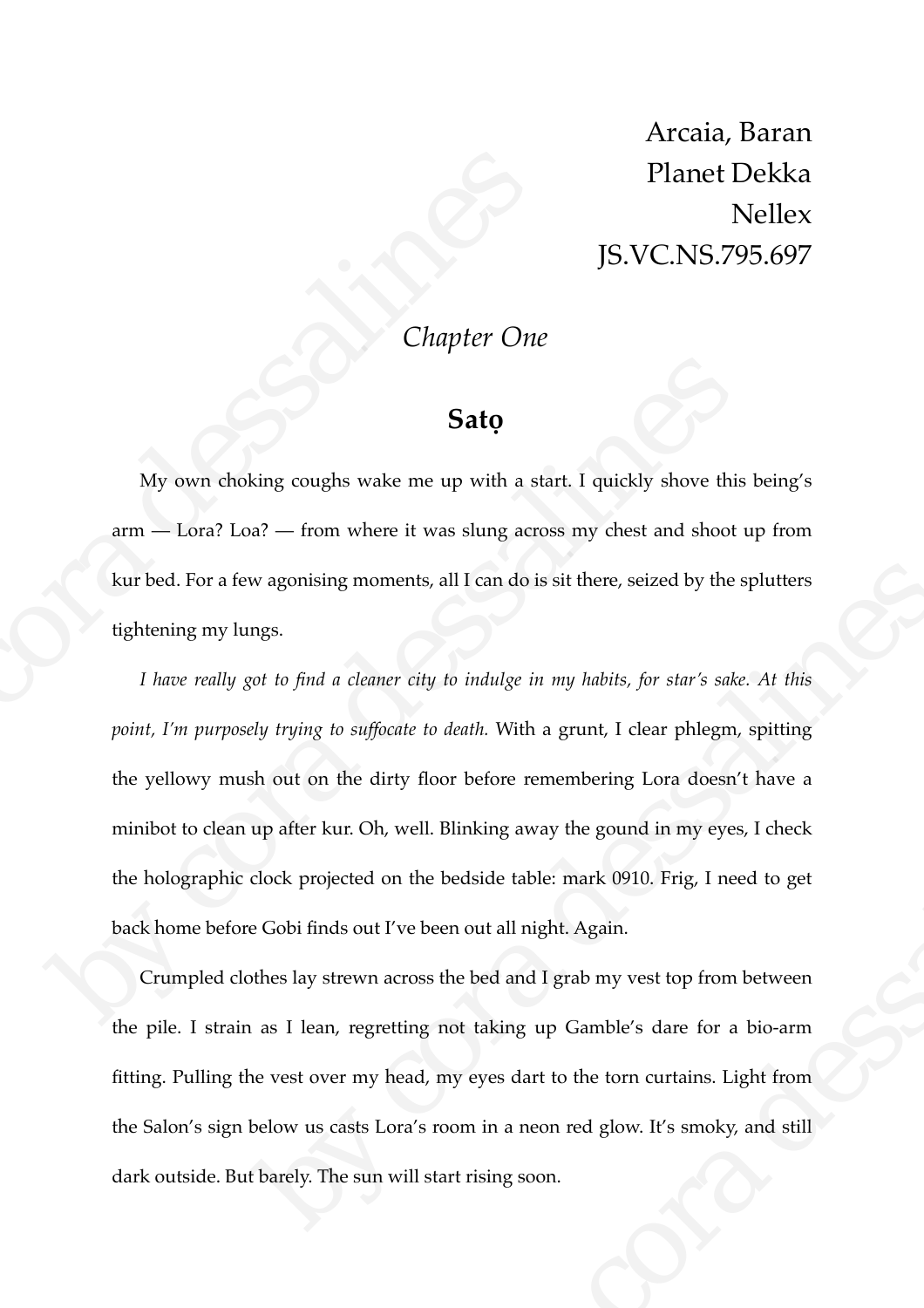As I shimmy into my trousers, Lora's low wheezing halts suddenly. Ki sits up and gasps for air, gulping as much as ki can like it's cool water in a desert.

'You're leaving already?' ki asks when the coughing subsides, kur dark brown curls a tousled mane.

'Yep.' *Where the frig are my boots? I came up from the Salon with them, right?* 

I find them tucked underneath the bed and yank them on, wondering how they got wedged between the wooden blocks supporting Lora's sunken mattress.

'Stay a little longer.' Lora traces a slow finger along the back of my shaved head to the tattoo under my ear. 'C'mon, it's Saturday.'

I frown at the lightheartedness in kur tone briefly before realising what ki means. Today's the only day of the week trods get an extra three hours before they've got to get up for work. and gasps for air, gulping as much as ki can like it's cc<br>
"You're leaving already?" ki asks when the cough<br>
curls a tousled mane.<br>
"Yep.' Where the frig are my boots? I came up from the<br>
1 find them tucked underneath the I find them tucked underneath the bed and yank them on, wondering hoveofort wedged between the wooden blocks supporting Lora's sunken mattress.<br>
Stay a little longer.' Lora traces a slow finger along the back of my shave<br>

'Enjoy it, then.' I lean away from kur touch. 'If Gobi catches me out again, ki'll sever my credit. Along with my neck.'

'Please,' Lora snorts, pulling the covers closer to kur. 'You're kur child, severing your credit is probably the worst that could happen to you.'

'Doubt it.' I turn to face kur. 'I could be made to work in an oxygen bar that, ironically, doesn't pay me enough credit to top up my own Tank regularly.'

Even in the dim light, I see Lora's middle finger protrude clearly. As if on cue, kur body seizes into another coughing fit. I look at kur, almost feeling pity as ki rummages around piles of junk scattered around kur room, scouring the mess for the Tank ki flung to the floor last night. lightheartedness in kur tone briefly before realising what ki means.<br>
day of the week trods get an extra three hours before they've got to<br>
n' I lean away from kur touch. The Gobi catches me out again, ki'll<br>
Along with my rs closer to kur. 'You're kur child, severing<br>Id happen to you.'<br>
1 be made to work in an oxygen bar that,<br>
2 top up my own Tank regularly.'<br>
iddle finger protrude clearly. As if on cue,<br>
fit. I look at kur, almost feeling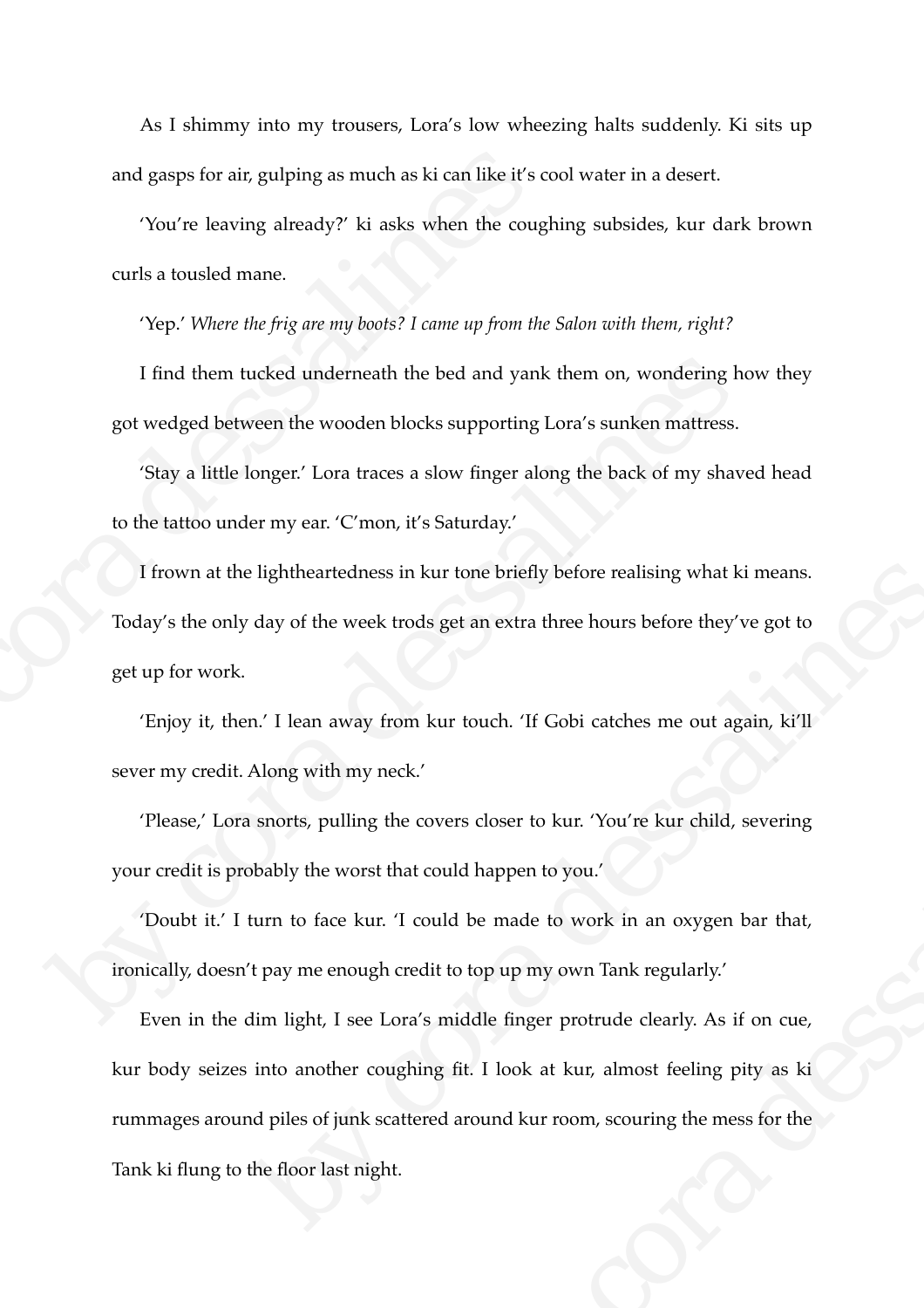The air pollution in this city is getting worse every rotation. With the amount of waste produced from the igwelium trods have to mine, Arcaia in the winter is practically a chamber of toxic smog. But since Director Krome wants igwelium and trods have a production quota to fulfil, the best keiy get is a mouth mask keiy need to constantly top up. A shudder snakes down my spine. *Stars, I'm so glad I don't live in this dump.* waste produced from the igwelium trods have to<br>practically a chamber of toxic smog. But since Direct<br>trods have a production quota to fulfil, the best keiy<br>to constantly top up. A shudder snakes down my spi<br>in this dump.<br>T

'Frig,' Lora swears loudly. The tank ki's got is cheap, one that needs canisters and a battery charger. Of which Lora has neither.

'Are you just gonna sit there and smirk at me?' ki snaps, kur full lips pressing into a thin line.

I shrug. 'Well, it is a little funny. That model is probably as old as the Occupation itself.'

'So how 'bout you buy me a new one, then?'

'Nice try,' I say as I get up and put my jacket on. 'But you've already been given enough credit from me. Plus, what kind of message would it send if I just gave it away for free?' in this dump.<br>
"Frig" Lora swears loudly. The tank ki's got is cheap, one that needs can<br>iste a battery charger. Of which Lora has neither.<br>
"Are you just gonna sit there and smirk at me?" ki snaps, kur full lips pr<br>
into The state of the state of the desired with the desired with the desired with the state of the state of the state of the state of the state of the state of the state of the state of the state of the state of the state of th by jacket on. 'But you've already been given<br>of message would it send if I just gave it<br>d. 'You beings are all the same. Leeches, the<br>ing through it pulling the stretched skin<br>cur venomous tone.<br>e since my blocker's still

Lora's lips curl and ki shakes kur head. 'You beings are all the same. Leeches, the lot of you.'

I arch my brow, the deep scar running through it pulling the stretched skin further. I'm surprised at the insolence in kur venomous tone.

'I'll let you get away with that this time since my blocker's still activated and you know I can't be caught being here.' I grab my wallet and head for the door. 'But next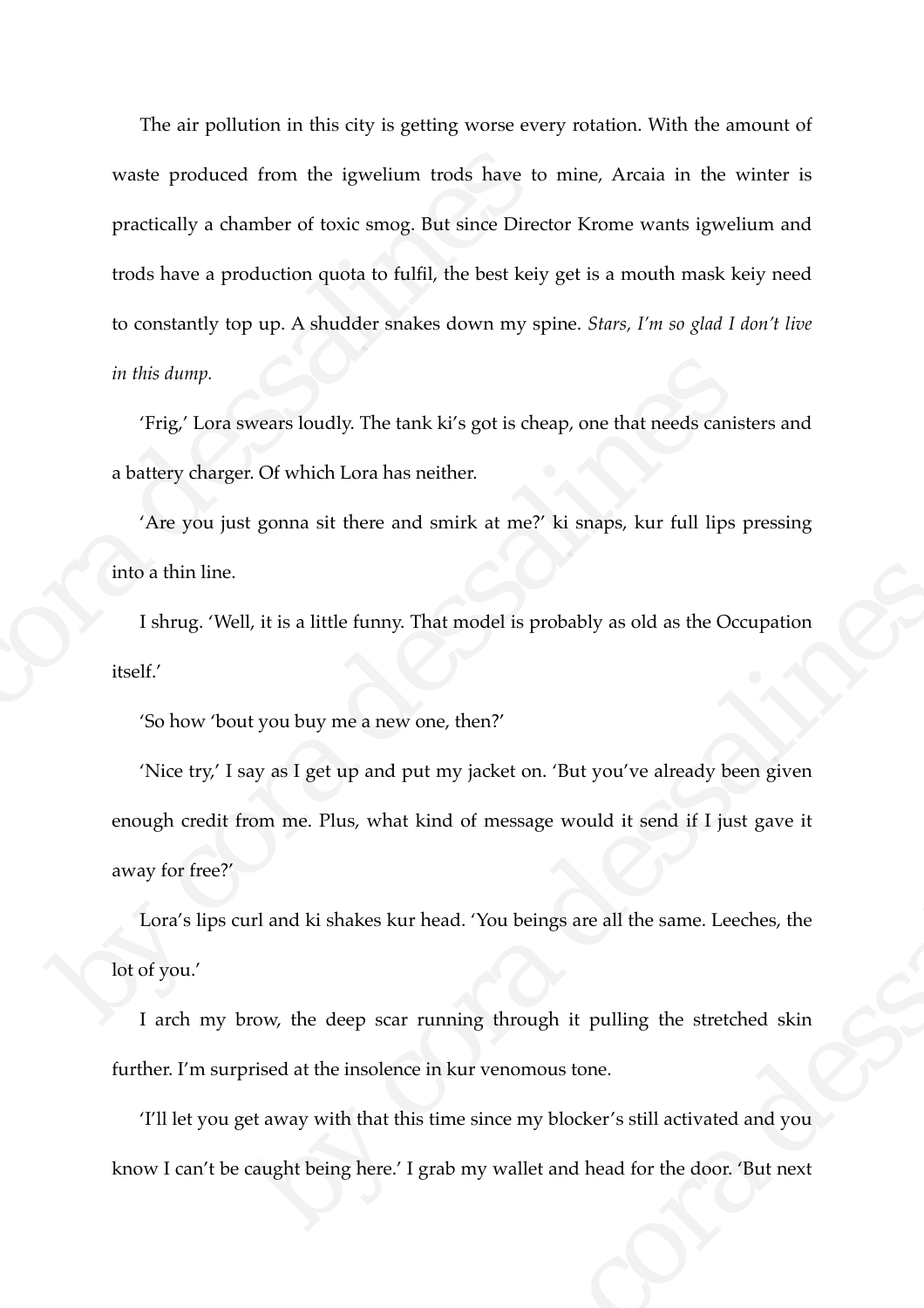time I won't warn you when I turn it off. I'm sure you'd love to have your opinions wired straight to the Keepers. Good seeing you, Lora.'

'My name is Laori!' ki yells after me but by then I've already slammed the door.

Striding back down the narrow corridor, I fish for the blocker in my pocket and press the button until the blue light switches off. The floorboards groan underneath my feet as I descend the stairs toward the emergency exit. It leads straight into the Salon.

As soon I'm out of the drinking den, the smell of sulphur penetrates my nostrils. *Stars, it smells putrid*; I rush to hook the small, curved rods of my Tank around the back of my ears. How the frig these trods endure it, I don't know, and I definitely don't care to experience. The Tank bleeps and its translucent green screen activates around my mouth, filtering out toxic air. wired straight to the Keepers. Good seeing you, Lora.<br>
"My name is Laori!" ki yells after me but by then I's<br>
Striding back down the narrow corridor, I fish for<br>
press the button until the blue light switches off. The<br>
my my feet as I descend the stairs toward the emergency exit. It leads straight in Salon.<br>
As soon I'm out of the drinking den, the smell of sulphur penetrates my ne<br>
Stars, it smells putrid; I rush to hook the small, curved From the frightese trods endure it, I don't know, and I definitely<br>perience. The Tank bleeps and its translucent green screen activates<br>th, filtering out toxic air.<br>ay down the fire escape route of this decrepit building u

I make my way down the fire escape route of this decrepit building unit, stepping over an unconscious trod slumped on the steps. Once I'm on ground level, I head toward the alley I left my bike in.

But the sight of a black Tempest halts me in my tracks.

The large van floats quietly, poised. The only beings allowed to drive vehicles like that serve the Director. Keepers. Uplookers. Enforcers. by correction of the steps. Once I'm on ground level, I head<br>the in my tracks.<br>The only beings allowed to drive vehicles<br>okers. Enforcers.<br>eady as I walk past its darkened windows.<br>S. Boots hit the ground.

Censors. Like Gobi.

I keep my head down and my pace steady as I walk past its darkened windows. Behind me, the door to the Tempest opens. Boots hit the ground.

'Satọ.'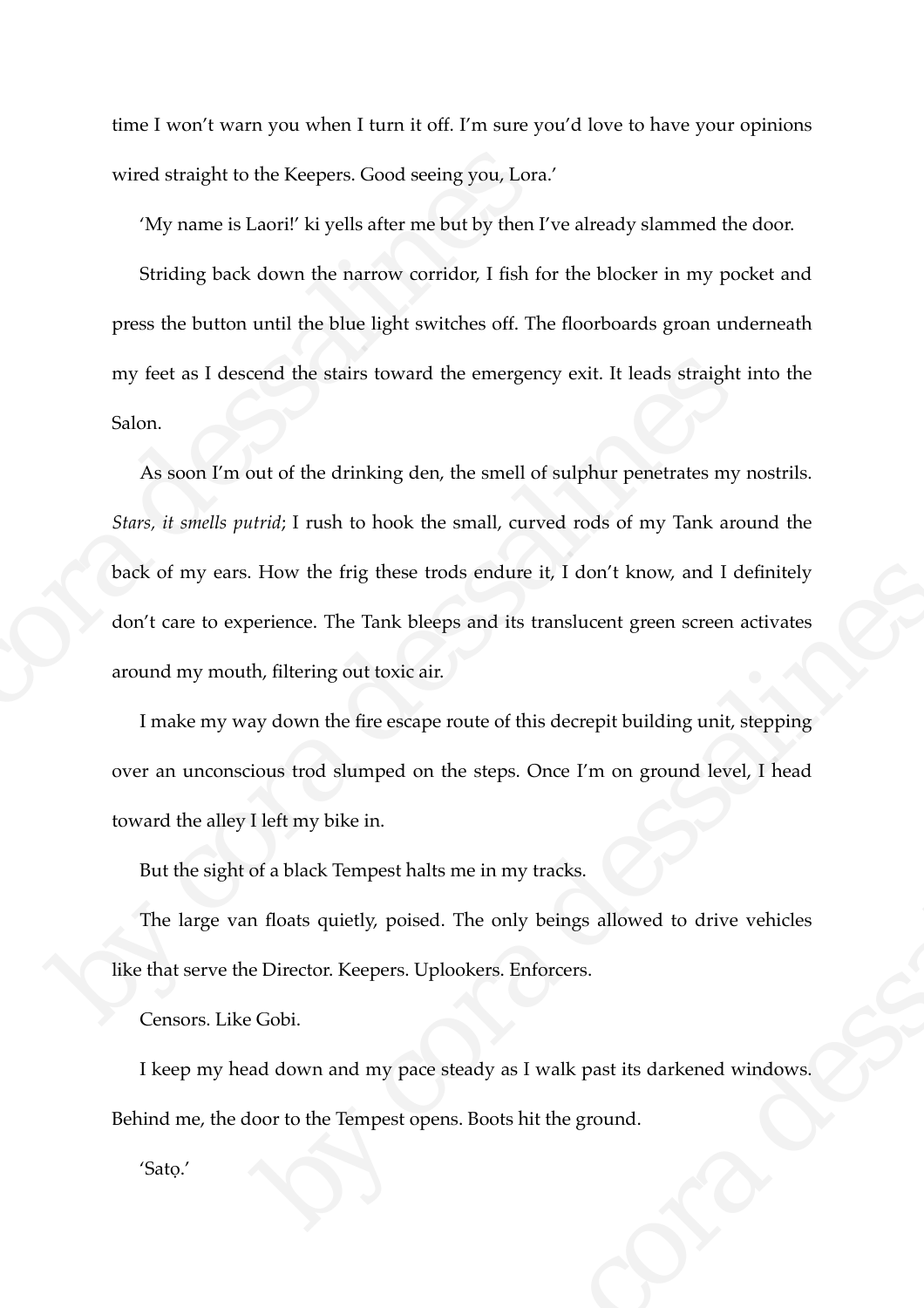*Frig*. Rolling my eyes, I stop in my tracks and turn around, expecting to see one of Gobi's guards ready to march me back home. But though this figure wears the familiar double-breasted jacket associated with Krome's Class, I don't recognise kur. And I don't like the way ki heads toward me, like a predator on a hunt.

I eye the stranger coolly. 'Who's asking?'

Instead of answering, the stranger clamps a hand on my shoulder. In a flash, my hand grips onto kurs. I twist right and drop my weight, the force dragging kur with me. Before ki can counter, I bring my knee to kur nose and it lands with a satisfying crunch. of Gobi's guards ready to march me back home. Bu<br>familiar double-breasted jacket associated with Krom<br>And I don't like the way ki heads toward me, like a p1<br>I eye the stranger coolly. 'Who's asking?'<br>Instead of answering, Instead of answering, the stranger clamps a hand on my shoulder: In a flast<br>hand grips onto kurs. I twist right and drop my weight, the force dragging ku<br>me. Before ki can counter, I bring my knee to kur nose and it lands

I lift my leg, ready to straddle my opponent and rain more blows but before I can, a current of electricity courses through my veins. The shocks are a hot, piercing vibration, like lava shooting through every single nerve. I land on my back, paralysed.

I didn't notice the other figure get out of the van.

'I hope that was gratifying for you.' The being kneels down, taser still in hand. Kur eyes are completely red against kur dark brown skin — a Kenkoii. 'But was it really worth your disobedience?'

I spit in kur face in response and ki wipes it off kur eye, revolted. Grabbing my jacket collar, ki yanks me up and drags me toward the back of the van before I can stand on my own feet. The sun has risen by now, illuminating the filthy slums in morning light. But I'm plunged into darkness again with a toss, the van doors slamming shut. Great. ready to straddle my opponent and rain more blows but before I<br>electricity courses through my veins. The shocks are a hot, piercing<br>ava shooting through every single nerve. 1 land on my back,<br>the the other figure get out o of the van.<br>The being kneels down, taser still in hand.<br>dark brown skin — a Kenkoii. 'But was it<br>vipes it off kur eye, revolted. Grabbing my<br>me toward the back of the van before I can<br>n by now, illuminating the filthy slum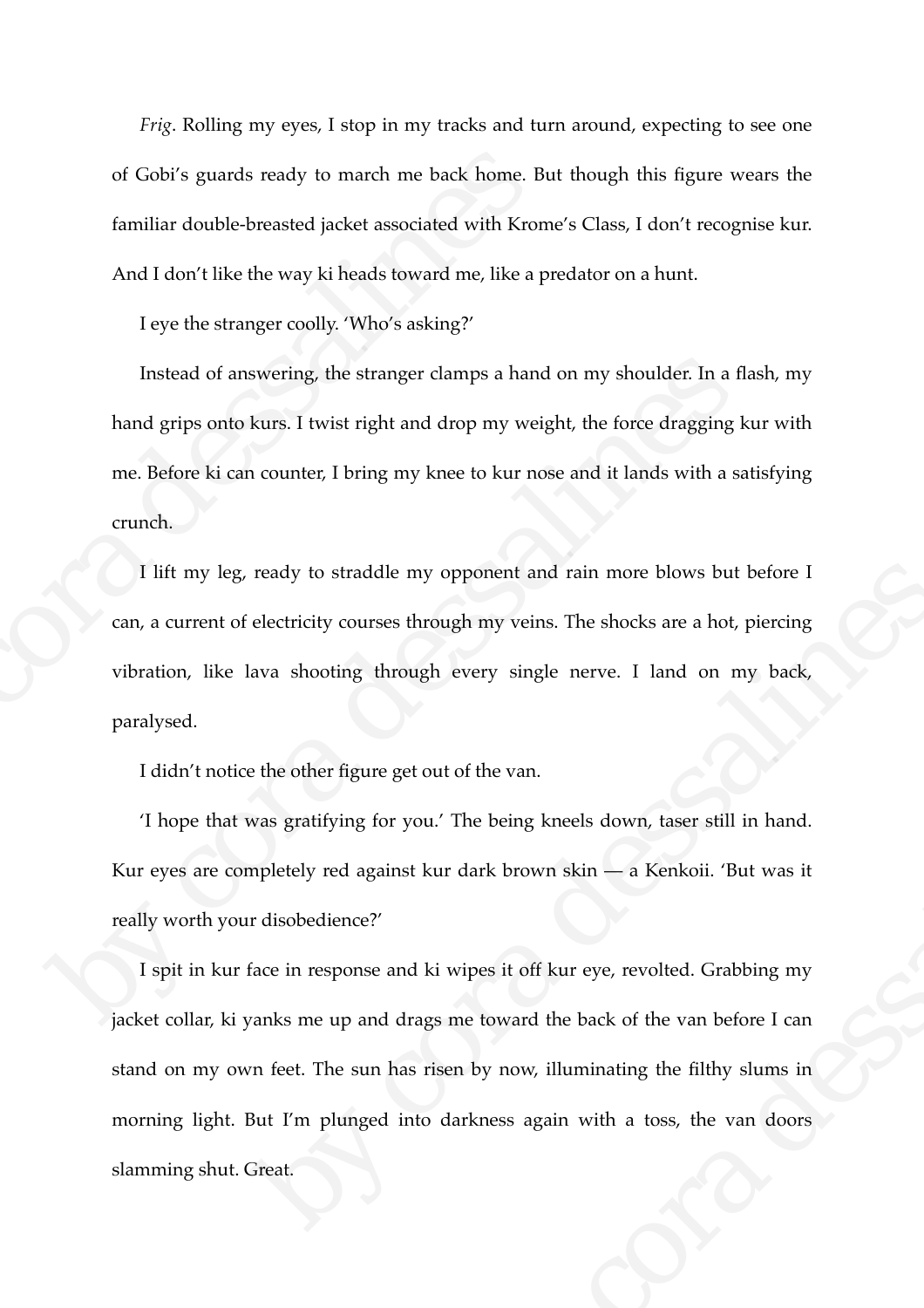*Next time, Satọ, just stay longer in bed.* 

One minute bleeds into the next as the van glides. There's a blocker chipped into it somewhere and with no way of making contact with anyone, I pass the time by lighting cigarette after cigarette. Wherever the destination, I'll only have to tell kem who Gobi is for kem to release me. I relax into my seat, leaning my head back. Or if keiy're mercenaries, Gobi can pretend ki'll pay off whatever amount I'm bargained for before having kem all killed. I shake my head amusedly. One minute bleeds into the next as the van glides.<br>
it somewhere and with no way of making contact w<br>
lighting cigarette after cigarette. Wherever the destin<br>
who Gobi is for kem to release me. I relax into my se<br>
keiy're

I hope these beings have loved ones keiy care about. I'm going to enjoy watching keir hearts break.

The van glides to a stop, steadily lowering to the ground before the engine switches off. Low grumbles are exchanged for a moment before the Kenkoii comes round the back to open the doors. Ki ushers me forward with a flick of a finger. I get up, stretching slowly before jumping out the van. It's only when I've tossed my finished cigarette and looked around that I see I've been taken to…my house? keiy're mercenaries, Gobi can pretend ki'll pay off whatever amount I'm bary<br>for before having kem all killed. I shake my head amusedly.<br>I hope these beings have loved ones keiy care about. I'm going to enjoy wa<br>keir heart by the study of the ground before the engine<br>of grumbles are exchanged for a moment before the Kenkoii comes<br>open the doors. Ki ushers me forward with a flick of a finger. 1 get<br>owly before jumping out the van. It's only w

Okay…

'Well, as fun as it was being kidnapped,' I turn to the mercenary who tased me, 'I've got sleep to catch up on. Thanks for the lift.'

'Not so fast, firecracker.' Ki holds onto my shoulder as we walk up the long driveway to my house. 'There's someone who wants to see you.'

As we approach the door, I frown. It's been kicked in. The glass window pane has shattered and my boots crunch against the shards as we make our way into the reception hall. I see I've been taken to...my house?<br>ed,' I turn to the mercenary who tased me,<br>he lift.'<br>to my shoulder as we walk up the long<br>who wants to see you.'<br>'s been kicked in. The glass window pane<br>st the shards as we make our w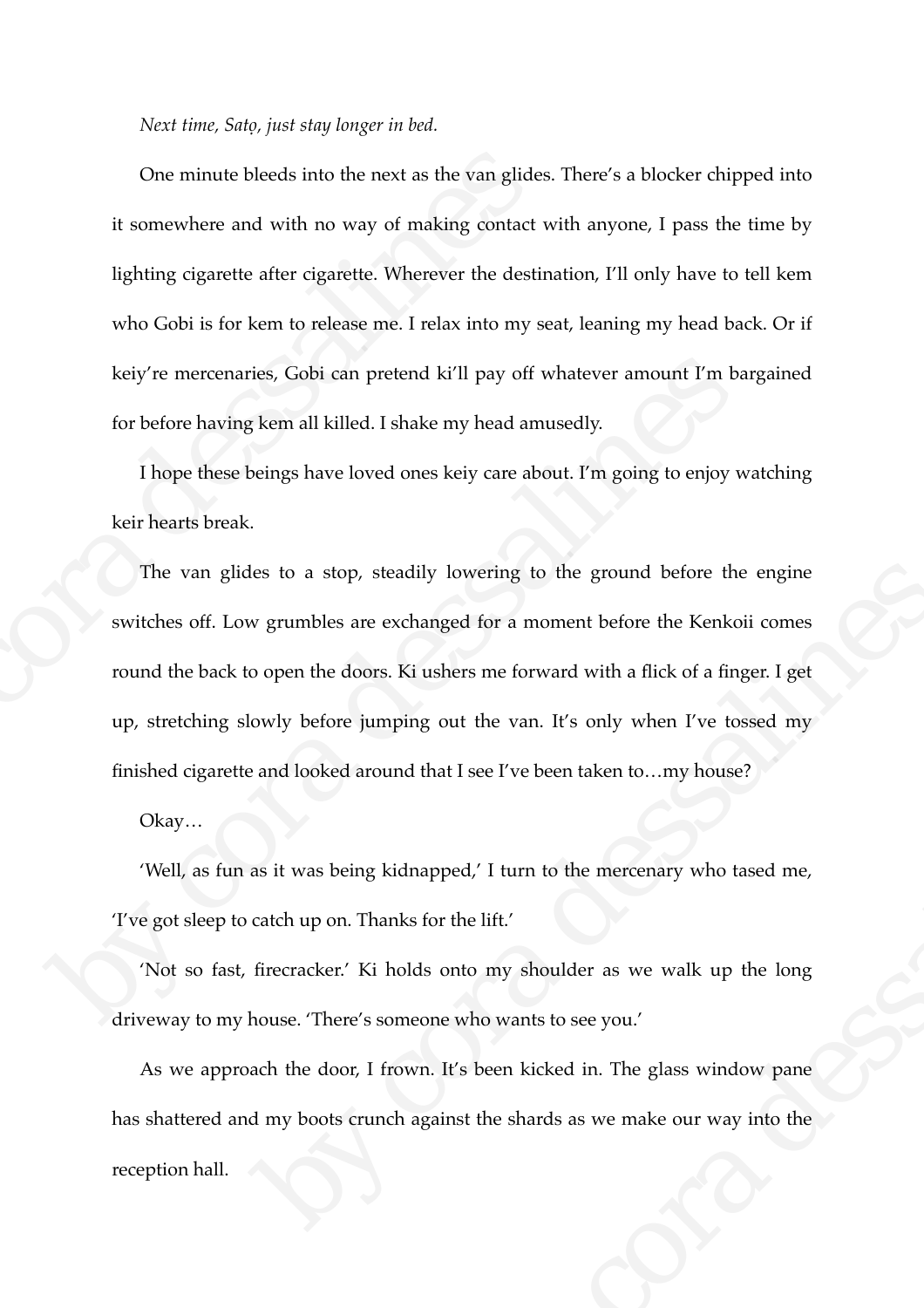Where Gobi kneels amidst a pool of blood.

My head swings left to right, scanning my surroundings. Android-2693 lies in a heap of torn limbs and frayed wires. The spiral stairwell is caked in red. The trail leads directly to Gobi, who's breathing hard.

'What's going on?' I ask kur.

'Satọ, you shouldn't —'

'You know, Satọ, when I employed your guardian, I did it because out of every human I've ever met no one has served my Domain so ruthlessly diligent as kur.'

I watch the figure sauntering out of the drawing room. Ki holds an okalite rod in kur hand, whisps of smoke still drifting from the branding iron. I swallow hard at the blood coated on it. My head swings left to right, scanning my surrousleap of torn limbs and frayed wires. The spiral stail<br>leads directly to Gobi, who's breathing hard.<br>
"What's going on?" I ask kur.<br>
"Sato, you shouldn't —"<br>
"You know, Sato "Sato, you shouldn't —"<br>
"You know, Sato, when I employed your guardian, I did it because out of<br>
human I've ever met no one has served my Domain so ruthlessly diligent as ku<br>
I watch the figure sauntering out of the draw

'Director Krome,' I start. Even though I see kur often enough, watching kur empty gaze, kur black military overcoat flowing behind kur as ki walks makes my heart palpitate. 'What a pleasure.' is of smoke still drifting from the branding iron. I swallow hard at<br>on it.<br>three,' 1 start. Even though 1 see kur often enough, watching kur<br>black military overcoat flowing behind kur as ki walks makes my<br>What a pleasure.

## 'Is it?'

Gobi looks up at me desperately. 'Satọ, whatever ki says, I'm —' Gobi is silenced with a hand the Director lightly places on kur shoulder.

'You're a clever youngling,' Krome says to me, tapping kur fingers on Gobi's shoulder. 'Tell me, what would you do if someone had purposely not reported vital information involving a plot to undermine my rule?' by the same of the same of the same of the state of the state of the state of the same of the same of the someone had purposely not reported vital<br>the my rule?'<br>And the state of the state of the state of the state of the

'Punish kem for keir weakness.' I don't even think as I say it. Weakness is sin. Only the strongest survive Krome's Domain. Only the strongest deserve to.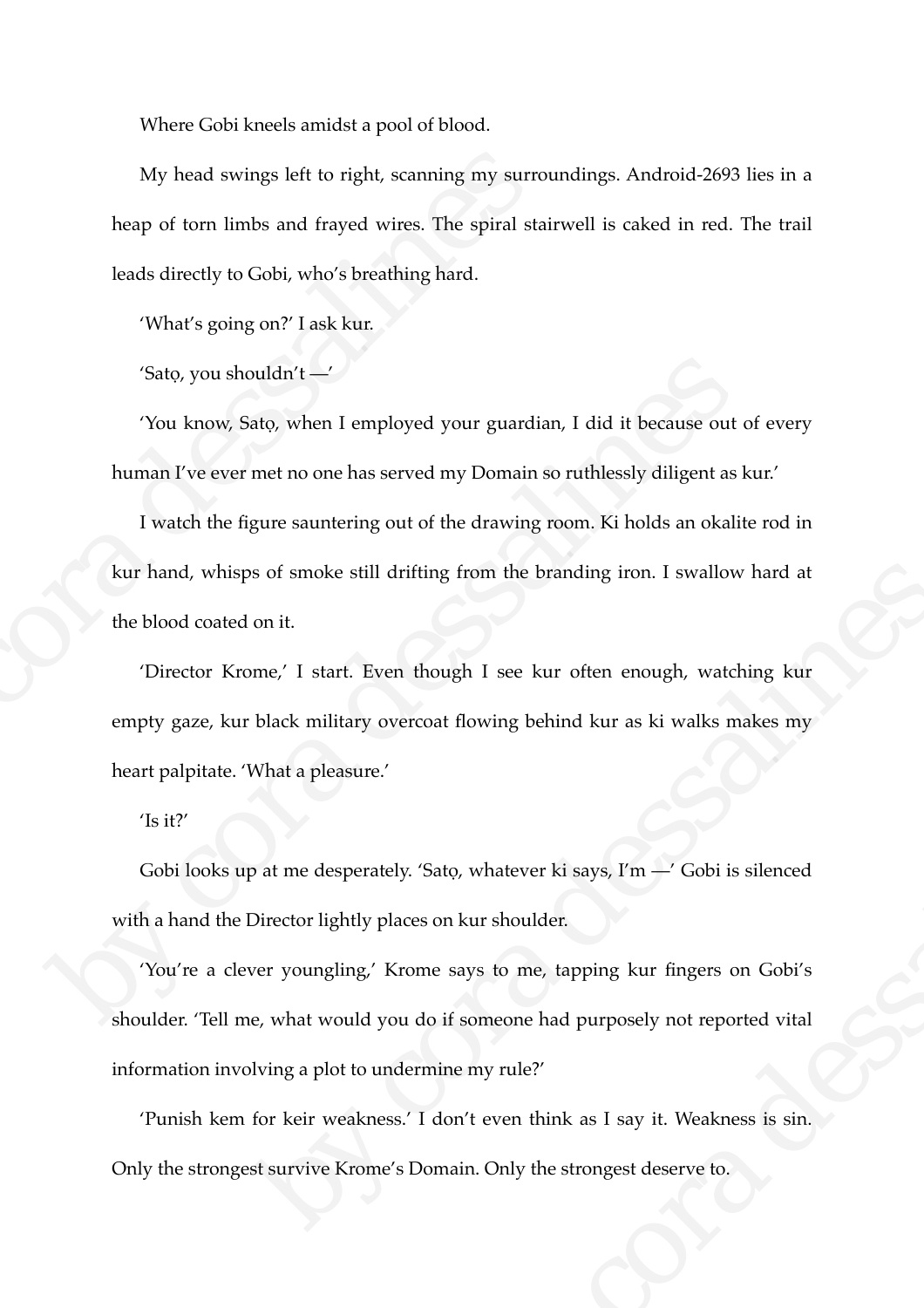It's a mantra that's been repeated to me since the day I could understand words.

'Wait…' my voice trails off as realisation hits me harder than a steel ball. I look from Gobi to Krome, who wears the faintest hint of a smile.

'But, why…?' I ask Gobi, anger suddenly twisting in my chest. *Why would ki betray Krome? Why would ki be so stupid?* 

'Your guardian will be executed, along with Xal and the other perpetrators, tomorrow at dawn,' Krome says casually, like ki's in the middle of buttering toast.

My heart sinks to my gut like an anchor. *Gobi's going to die.* In seconds, my senses blur, thoughts swirling so fast I can barely concentrate on what Krome is saying next.

'I wanted to tell you this personally because, unlike Gobi, I respect you.' The Director's teeth grit as ki talks, kur nails digging into Gobi's shoulder deep enough to make kur wince hard. '*I* would never crawl behind your back like a filthy rat in the dark.' Wait...' my voice trails off as realisation hits me<br>from Gobi to Krome, who wears the faintest hint of a s<br>But, why...?' I ask Gobi, anger suddenly twisti<br>betray Krome? Why would ki be so stupid?<br>'Your guardian will be exe

'Wait…is there anything I can do instead?' My armpits prickle with sweat. When Krome's brow arches, outrage threatening kur glacial expression, I continue quickly. 'Not that I'm disagreeing with you. Your punishment is just, Director. It's just…I…' *I haven't got anyone else. Gobi is the only family I have left.*  Tour guardian will be executed, along with Xal and the other perpet<br>tomorrow at dawn,' Krome says casually, like ki's in the middle of buttering to<br>My heart sinks to my gut like an anchor. Cobi's *going to die*. In second tell you this personally because, unlike Gobi, I respect you.' The grit as ki talks, kur nails digging into Gobi's shoulder deep enough<br>coe hard. 'I would never crawl behind your back like a filthy rat in<br>ea anything I can ad?" My armpts prickle with sweat. When<br>g kur glacial expression, I continue quickly.<br>punishment is just, Director. It's just...I...' I<br>y I have left.<br>ector,' I continue, forcing myself to stay as<br>them. There must be somet

'My guardian's sins are my own, Director,' I continue, forcing myself to stay as composed as Krome is. 'Let me atone for them. There must be something I can do. But please…spare kur life.'

Krome stays silent, kur fully black eyes boring into mine. The moment stretches endlessly, until I almost feel my bones ache with frantic anticipation. I open my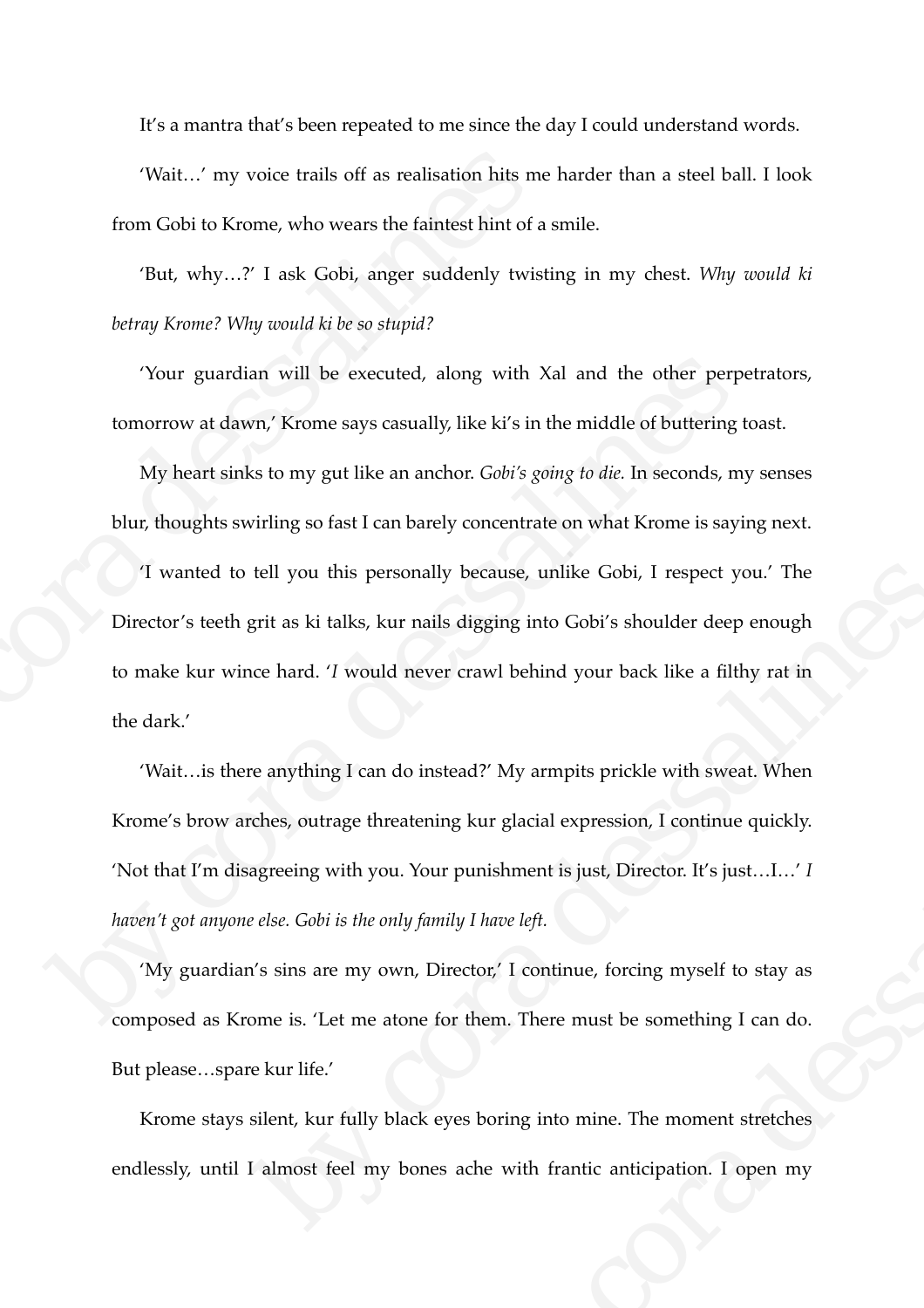mouth to talk again but kur guard silences me with a hand. The one whose nose I kneed. Ki stands behind Director Krome with a smug sneer, practically licking kur lips in pleasure.

Krome tilts kur head thoughtfully. 'Gobi will spend kur life in solitary confinement, that much is certain. But if you want kur life spared, perhaps there is something you can do for me.' kneed. Ki stands behind Director Krome with a smullips in pleasure.<br>
Krome tilts kur head thoughtfully. 'Gobi will<br>
confinement, that much is certain. But if you want k<br>
something you can do for me.'<br>
'Anything.'<br>
'Then I

## '*Anything*.'

'Then I have a task for you, youngling.' Krome's dark eyes glitter mischievously. 'Only, you may not return from it alive.' something you can do for me.'<br>
'Anything.'<br>
Then I have a task for you, youngling.' Krome's dark eyes glitter mischief<br>
'Only, you may not return from it alive.'<br>
Contact the contact of the contact of the contact of the co